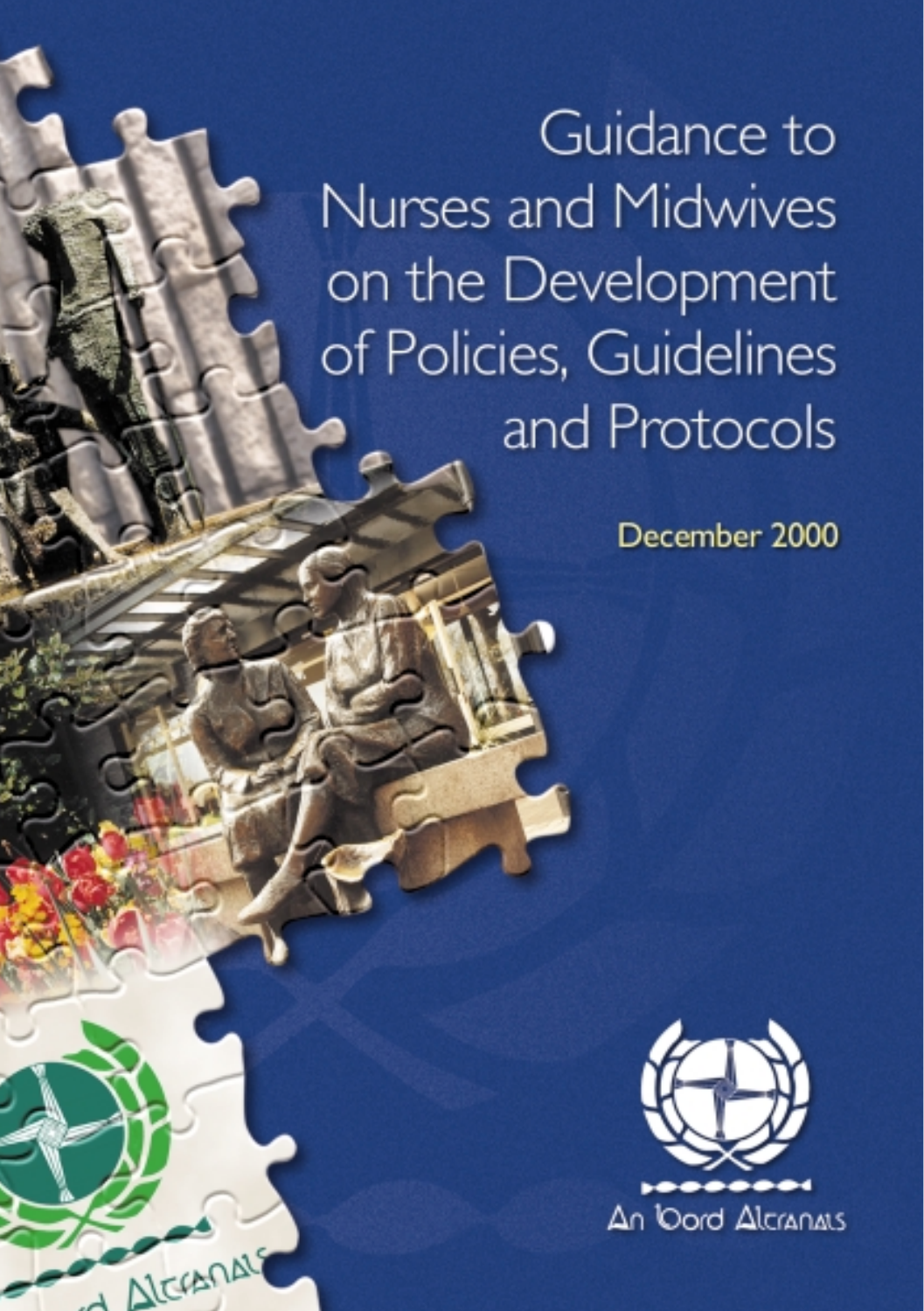# Guidance to Nurses and Midwives on the Development of Policies, Guidelines and Protocols

# **1.0 Introduction**

An Bord Altranais is the statutory body responsible for the regulation of the practice of nursing and midwifery in Ireland.The general concern of An Bord Altranais is the promotion of high standards of education, training and professional conduct among nurses and midwives.

Nursing and midwifery practice should be based on the best available evidence. Practice should always be based on the principles of professional conduct as outlined in the latest version of the *Code of Professional Conduct for each Nurse and Midwife* produced by An Bord Altranais. Nurses and midwives should always practice according to the *Scope of Nursing and Midwifery Practice Framework.*

The literature suggests that where review and expansion of nursing and midwifery practice has been most successful, certain supports have been present and are considered essential.These include guidelines, policies or protocols that have been developed collaboratively with practicing nurses and midwives with reference to legislation and research based literature where this is available.

The development of policies, guidelines and protocols is about introducing, maintaining and changing practice based on high quality information. A key part of the process for development of policies, guidelines and protocols is the consideration of how they may be implemented and the resources needed to implement them.This document provides guidance on the development of policies, guidelines and protocols.

# **2.0 Definitions**

It is evident that some confusion exists both in the literature and in practice regarding the nature of policies, guidelines and protocols.The terms are often used interchangeably and definitions often offer little guidance as to the distinction between them. It is clear both from the literature and practice that there maybe some degree of overlap in the content and purpose of policies, guidelines and protocols. However the purpose of all three is to guide practitioners in providing best quality patient/client care.The following are offered as broad definitions of each.

### **2.1 What are Policies?**

A policy is a course or principle of action adopted or proposed by a group or individual (Concise Oxford Dictionary 1995). A policy document outlines a principle that governs activity and which individuals are expected to follow.

### **2.2 What are Guidelines?**

A guideline is a principle or criterion that guides or directs action (Concise Oxford Dictionary 1995). Guidelines which refer to clinical matters are often called clinical or practice guidelines, which have been defined as: "systematically developed statements to assist practitioner and patient decisions about appropriate health care for specific clinical circumstances" (Field and Lohr 1990). Clinical guidelines may be developed nationally or internationally and be interpreted in local clinical guidelines, which are often referred to as protocols.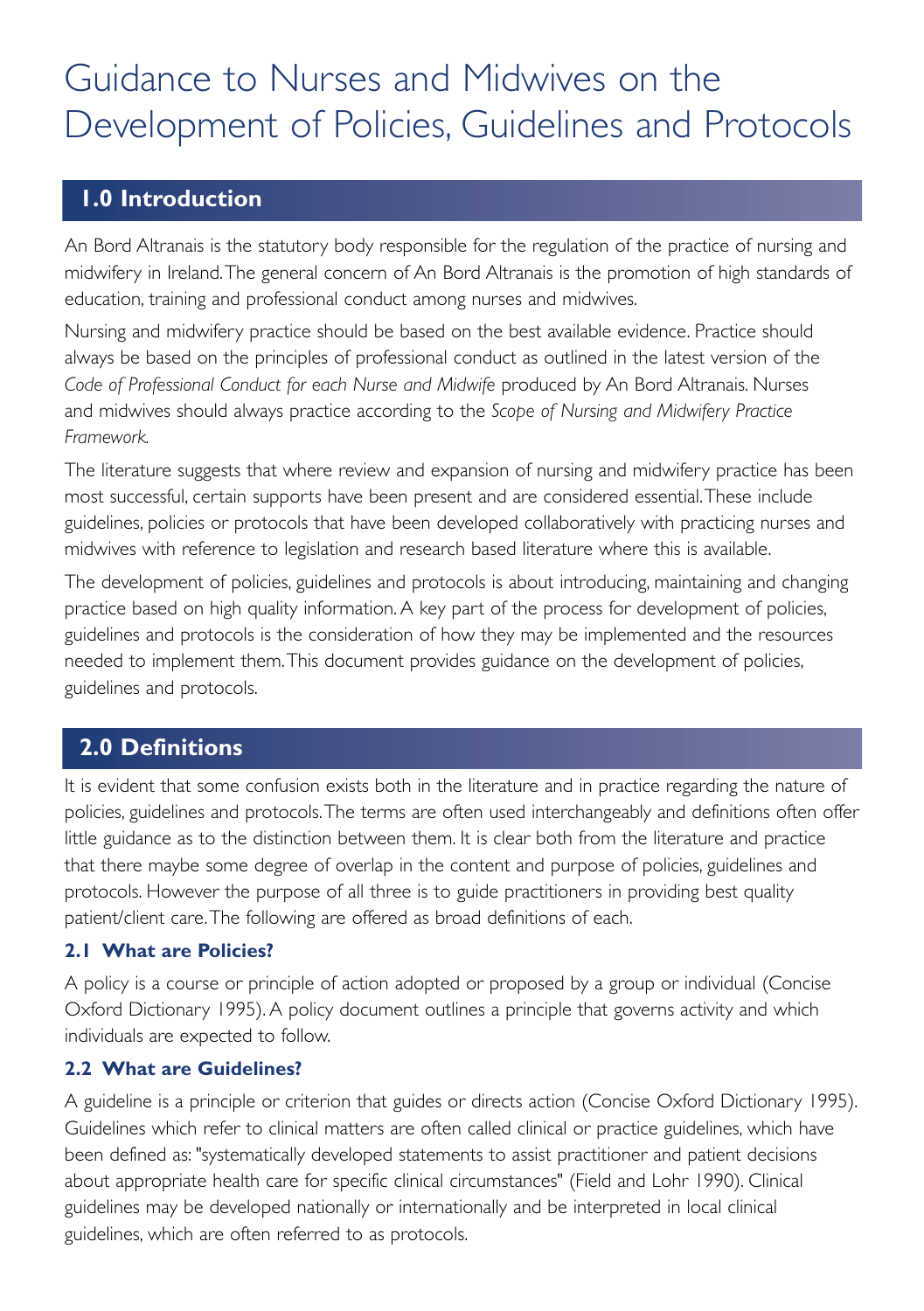### **2.3 What are Protocols?**

A protocol is defined as: "a written plan that specifies procedures to be followed in defined situations, a protocol represents a standard of care that describes an intervention or set of interventions" (Ohio Nurses Association1992). Protocols are more specific and explicit in their detail than guidelines, they specify who does what, when and how.

# **3.0 Why are Policies, Guidelines and Protocols needed?**

Health care is a complex process that involves a multitude of actions by many different people. It is widely acknowledged in the literature that policies, guidelines and protocols aid in improving the quality of health care provision by articulating consistent approaches for best practice.They serve to:

- improve and standardise patient/client care;
- act as a basis for audit and evaluation of care;
- provide guidance for practitioners on appropriate parameters of care;
- facilitate effective staff induction:
- act as educational tools.

## **4.0 Legal Considerations**

Each nurse and midwife is accountable for his/her practice.This means being answerable for decisions he/she makes and being prepared to make explicit the rationale for those decisions and justify them in the context of legislation, case law, professional standards and guidelines, evidence based practice, professional and ethical conduct. It should be recognised that policies, guidelines and protocols represent a statement reflecting an expected standard of care and can be introduced in law as evidence of the standard of care expected of a 'reasonable nurse or midwife'.The public may request access to policies, guidelines or protocols and public bodies may be called on to publish such documents under the Freedom of Information Act (1997). Policies, guidelines and protocols provide supportive evidence for the care given. However a breach of policies, guidelines or protocols may indicate a breach of the standard of care.This has important implications for nurses and midwives in both the formulation and implementation of policies, guidelines and protocols.

- In the formulation of policies, guidelines and protocols consideration must be given to the extent to which they are realistically achievable given the resources available to those charged with their implementation.This consideration must be ongoing even when the policy, guideline or protocol has been adopted. Systems need to allow for those who are implementing policies, guidelines and protocols to have involvement in their review.
- The nature of the language used in policies, guidelines and protocols will indicate to nurses and midwives the extent to which compliance is required.Therefore consideration must be given to the use of words such as *should, must, consider, always* as they indicate different levels of imperative (for example the use of *should* indicates a directive whereas *may* allows the exercise of judgement).
- Policies, guidelines and protocols cannot possibly account for every particular circumstance that the nurse or midwife may encounter.They should provide a background to individualised patient/client care. Nurses and midwives must be cognisant that their own professional judgement should not be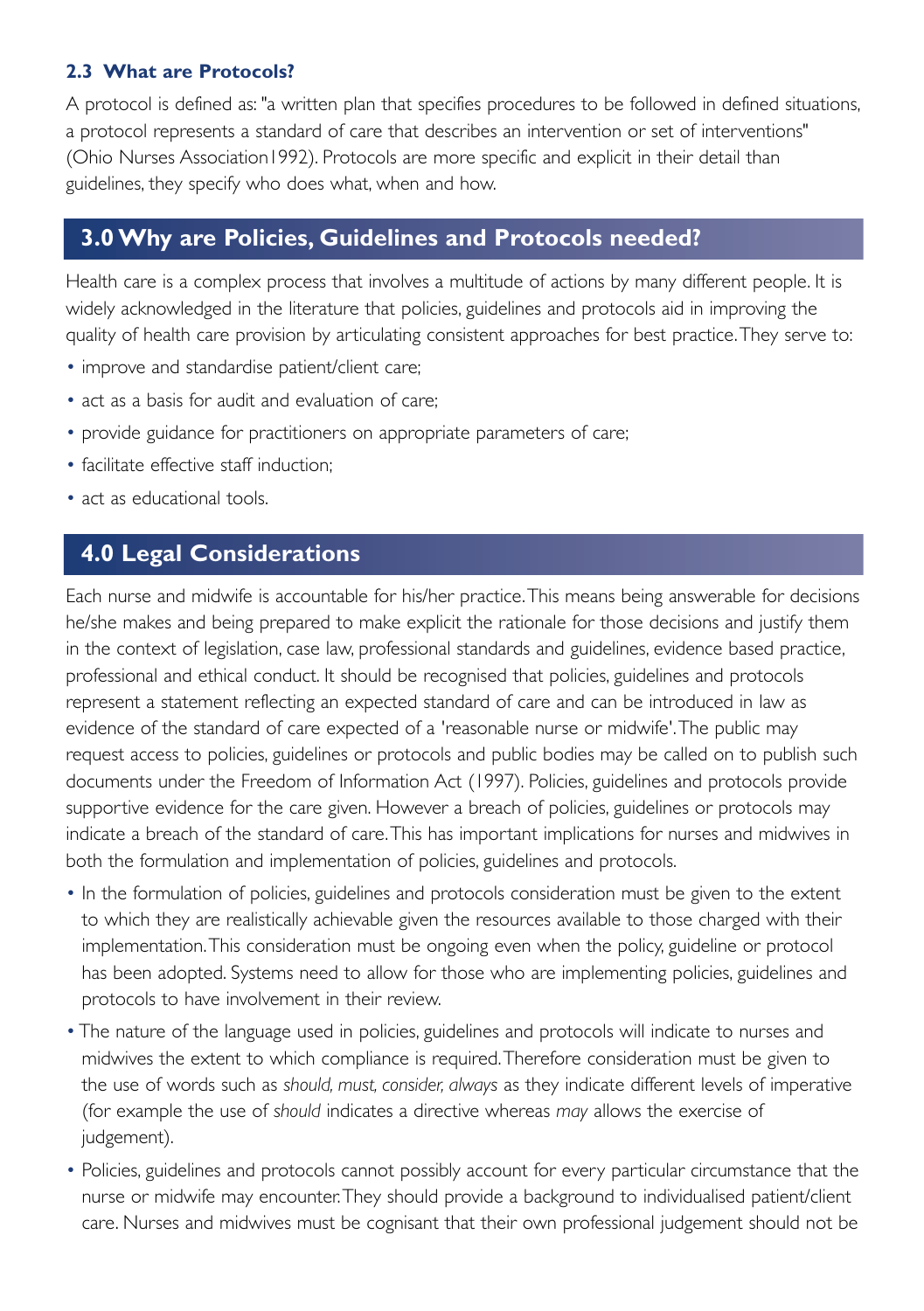compromised or ignored if deviation from policies, guidelines or protocols is appropriate. However, this decision should not be taken lightly and where appropriate consultation with colleagues is advisable. Reasons for the deviation should be well documented.

### **5.0 What systems should be in place in the organisation to support the development of Policies, Guidelines and Protocols?**

- To facilitate co-ordination and consistency, organisations should have a core committee that approves and authorises all policies, guidelines and protocols formulated in the organisation.This committee should have representation from all key groups likely to be implementing or be affected by organisational policies, guidelines or protocols.The committee should have clear terms of reference.
- Organisations should have a transparent, effectively communicated system for the development of policies, guidelines and protocols so that every staff member knows how to go about creating, reviewing or changing policies, guidelines and protocols in the organisation.
- Organisations should have effective systems for the communication of the content of policies, guidelines and protocols to all relevant staff.This includes official policy, guideline and protocol manuals. Ad hoc photocopying of policies, guidelines and protocols is inappropriate.
- Evaluation of the effectiveness of systems of developing and implementing policies, guidelines and protocols, should be part of the quality improvement programme.

For nurses or midwives working independently, it may be appropriate and useful that policies, guidelines and protocols be developed collaboratively in peer groups drawing on special expertise as appropriate.

### **6.0 Who should be involved in the development of Policies, Guidelines and Protocols?**

- Key stakeholders: representatives of all groups likely to be affected by the policy, guideline or protocol; representatives of all groups likely to be implementing the policy, guideline and protocol.
- Anyone with special expertise relating to the particular area addressed within the policy, guideline or protocol.
- Representative/s of nursing/midwifery management.
- The organisation's legal advisor if applicable.
- The organisation's risk manager if applicable.

# **7.0 How to go about developing Policies, Guidelines and Protocols**

### **7.1 Plan**

- Identify who should be involved; does the core policy, guideline and protocol committee or the group devising the policy, guideline or protocol have sufficient expertise and representation or should others be co-opted to join it?
- Define and refine the area to be addressed in the policy, guideline or protocol.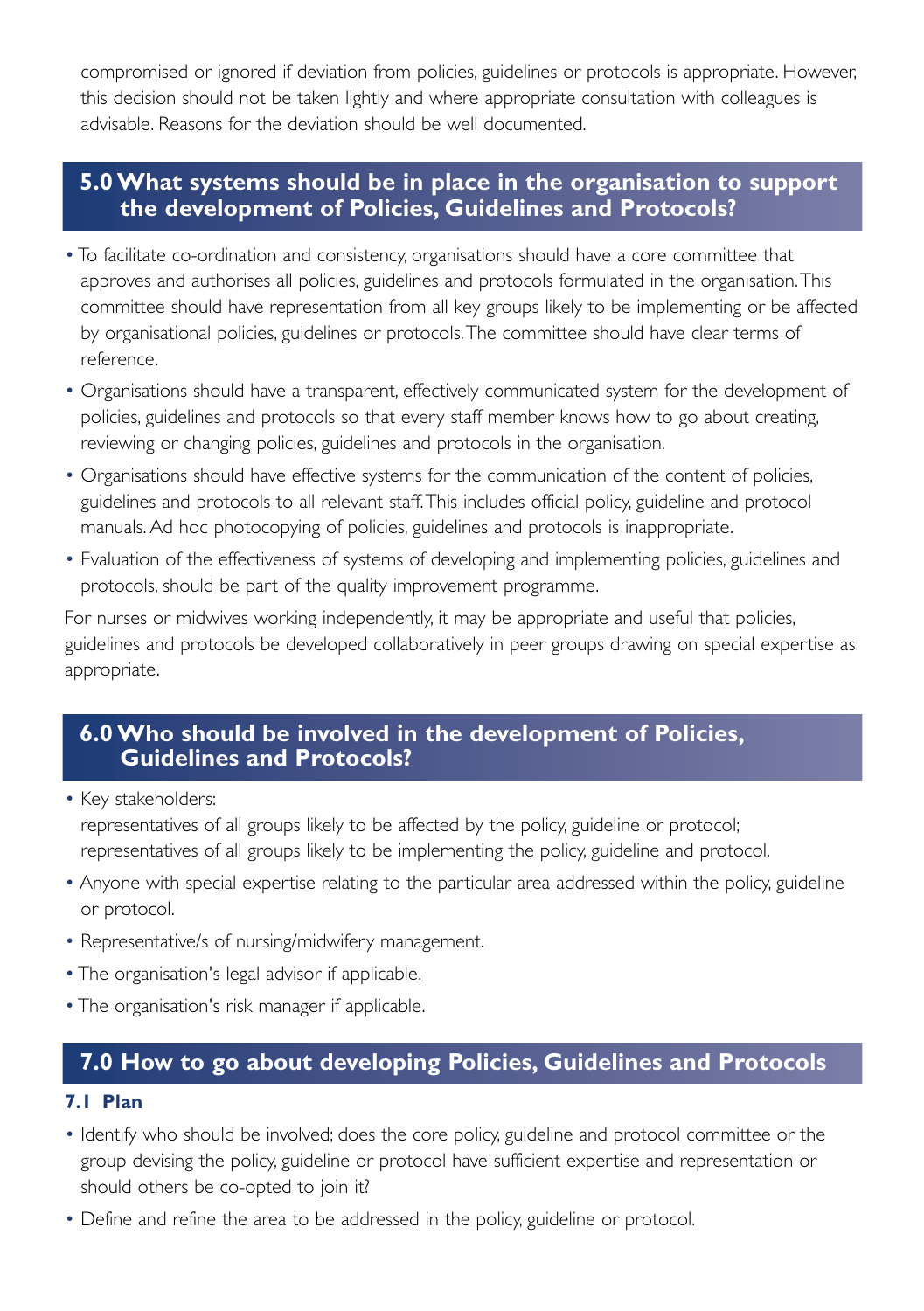### **7.2 Review the available evidence**

- Conduct or obtain review of the literature.
- Evaluate the quality of the literature.
- Obtain and review similar policies, guidelines and protocols formulated by other groups or organisations. Other groups may have looked at this issue and produced good, relevant work. However it is important to consider that while it is entirely appropriate to use material compiled elsewhere (provided that due permission and acknowledgement is sought and given) this must not be done without consideration of local adaptation. The process of reaching consensus is crucial to ownership by staff. In cases where work has been prepared elsewhere this can be achieved by involvement of the relevant above-mentioned groups (paragraph 6.0) in adapting the policy,

guideline or protocol to local needs.

### **7.3 Devise and refine the policy, guideline or protocol**

- Devise a draft of the policy, guideline or protocol (always indicate clearly in writing that it is a draft and which draft it is).
- Consider whether the policy, guideline or protocol is compatible with legislation, case law, national and other organisational policies, guidelines and protocols.
- Circulate for approval to all interested parties.
- Refine based on comments.
- Consider piloting it to identify any unforeseen difficulties.
- Consider what implications the implementation of the policy, guideline or protocol may have, and what resources are needed. Is there an educational component? Does it represent a major change in practice for staff and will this need to be managed.Take action on these issues.
- Set review date.
- Approval or authorisation as appropriate by organisation's core policy, guideline and protocol committee, relevant manager, supervisor or peer group.

### **What should be contained in Policies, Guidelines and Protocols?**

- Date from which the policy, guideline or protocol will be implemented.
- Name of organisation or unit.
- Who was involved in developing it.
- Rationale for its development/statement of purpose.
- Attribution was it adapted from elsewhere or is it newly formulated.
- Evidence base for its development/source material.
- Who and/or where it applies to.
- Precise definition of terms.
- If relevant, the level of qualification, education, training, experience and competence of staff should be outlined.
- Language should be unambiguous, concise and user-friendly.
- Layout should be clear with logical progression using headings and sub-headings as appropriate.
- Review date.
- Circulation list.
- Signature(s) of approval or authorisation as appropriate (e.g, core policy, guideline and protocol committee, relevant manager, supervisor or peer group).

#### **How often should Policies, Guidelines and Protocols be reviewed?**

- Policies, guidelines and protocols should be dynamic documents that are constantly reviewed to ensure safety and appropriateness. New evidence may emerge or circumstances, resources and supports may change. Even if no change is made it should be documented that review has taken place.
- Policies, guidelines and protocols should be re-dated after each review.
- Previous editions of policies, guidelines and protocols should be archived indefinitely following revision for legal purposes.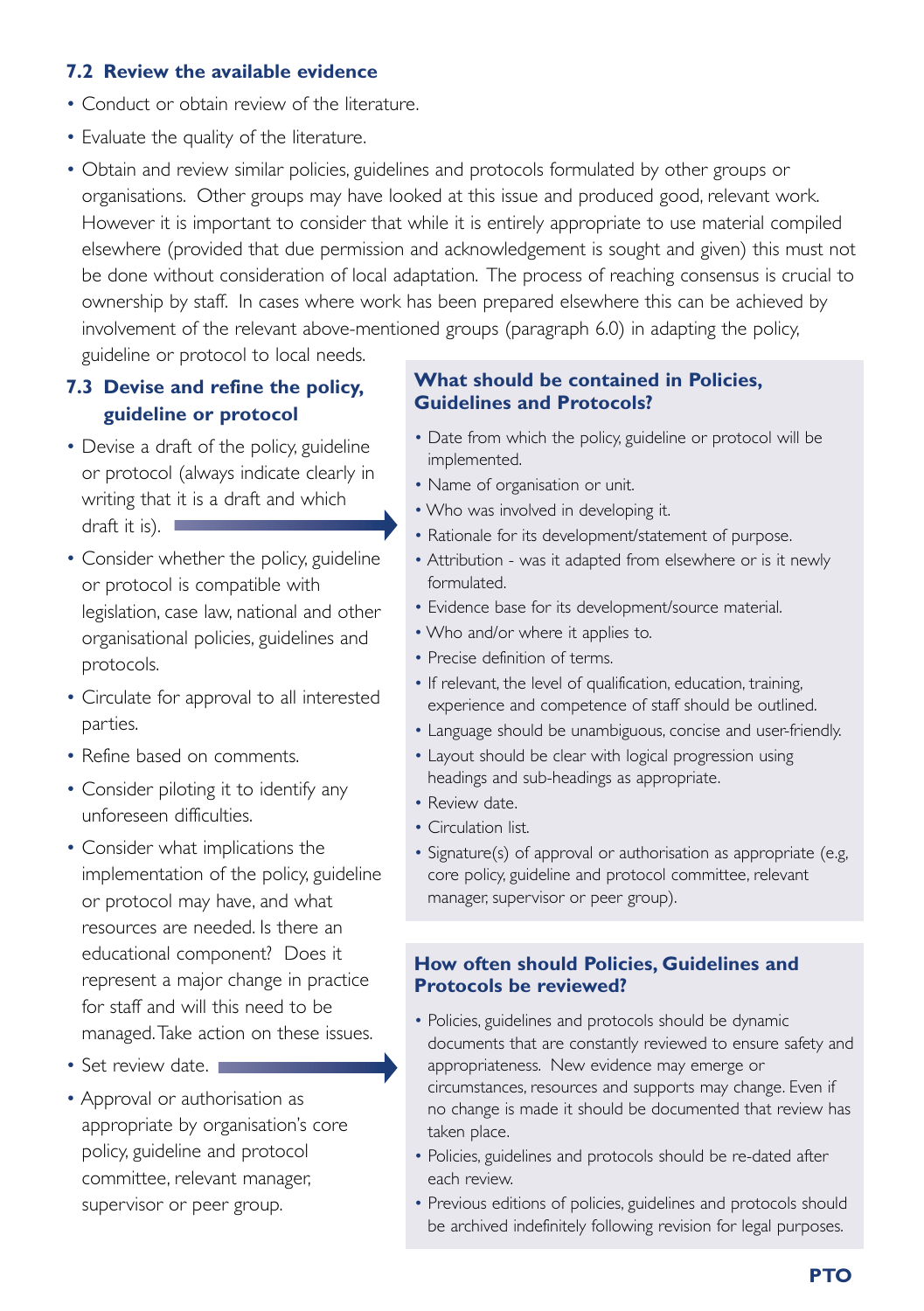### **7.4 Implement the policy, guideline or protocol**

- Circulate to units and staff highlighting the responsibility of local management to bring it to the attention of all relevant staff in their area.
- If the policy, guideline or protocol is a revision of a previous document, at unit level the old copies need to be removed and destroyed to avoid confusion.
- Implement staff awareness programme

### **Maximising the implementation of Policies, Guidelines and Protocols**

- In-service sessions should be provided on new or revised policies, guidelines and protocols.
- Provide input on policies, guidelines and protocols at staff induction sessions.
- Consider innovative ways of keeping staff up-to date on the content of policies, guidelines and protocols.
- Copies of policies, guidelines and protocols should be easily accessible and identifiable so that they can be consulted as needed.
- Reference to adherence to policies, guidelines and protocols should be included in job descriptions and employment contracts where appropriate.

Remember, effective change takes time. It may not be helpful to try to develop and implement too many policies, guidelines and protocols in a short period of time. Solid improvements are brought about by incremental change. If there is a lot of work to be done in this area prioritise needs.

### **References**

Field M.J. and Lohr K.N. eds Institute of Medicine (1990) *Clinical Practice Guidelines: Directions for a new Program.* Washigton DC: National Acadamy Press.

Government of Ireland. Freedom of Information Act, 1997. Dublin:The Stationery Office.

Ohio Nurses Association (1992) Nursing Practice Issues and Answers. *Ohio Nurses Review*  Sept./Oct., 16.

*The Concise Oxford Dictionary* (9th Edition) (1995). Oxford: Clarendon Press.